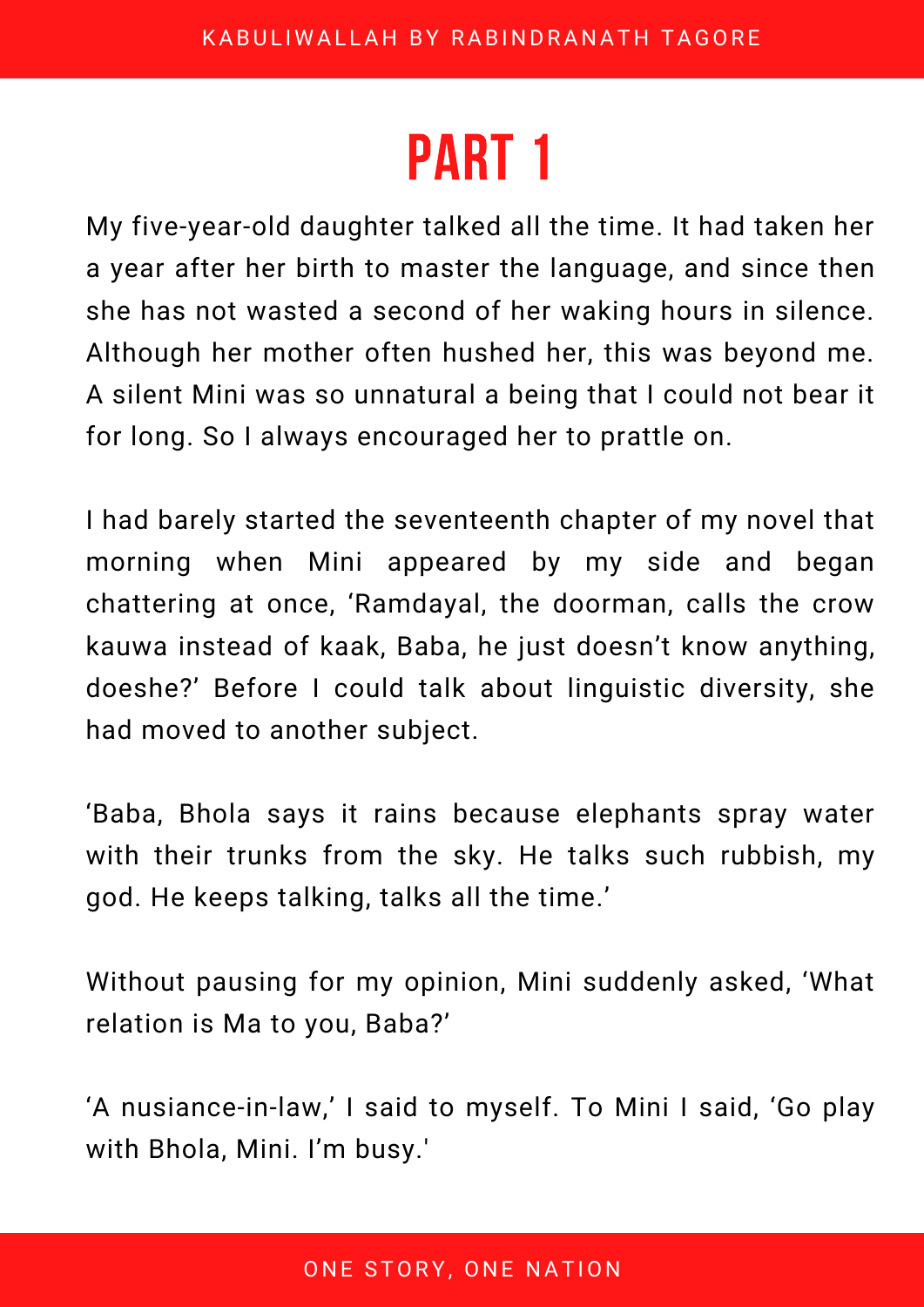Flopping down by my feet, next to the desk, she began to play a game involving her knees and hands, accompanied by a rhyme uttered at express velocity. In the seventeenth chapter of my novel, Pratap Singh was about to leap with Kanchanmala in his arms from the high window of the prison into the river flowing below.

My room looked out on the street. Mini abruptly stopped her game to rush to the window and began to shout, 'Kabuliwallah, Kabuliwallah.'

A tall Kabuliwallah—one of those hawkers of dry fruits who came all the way from Afghanistan to make a living in Calcutta—was walking slowly up the road, a turban on his head, a bag slung over his shoulder, holding two or three boxes of grapes.

It was difficult to say what emotions he aroused in my daughter, but she continued to call out to him breathlessly. I was afraid that if the wily peddler, with a bag of things to sell, came into my room, I could bid goodbye to any prospect of finishing chapter seventeen that day.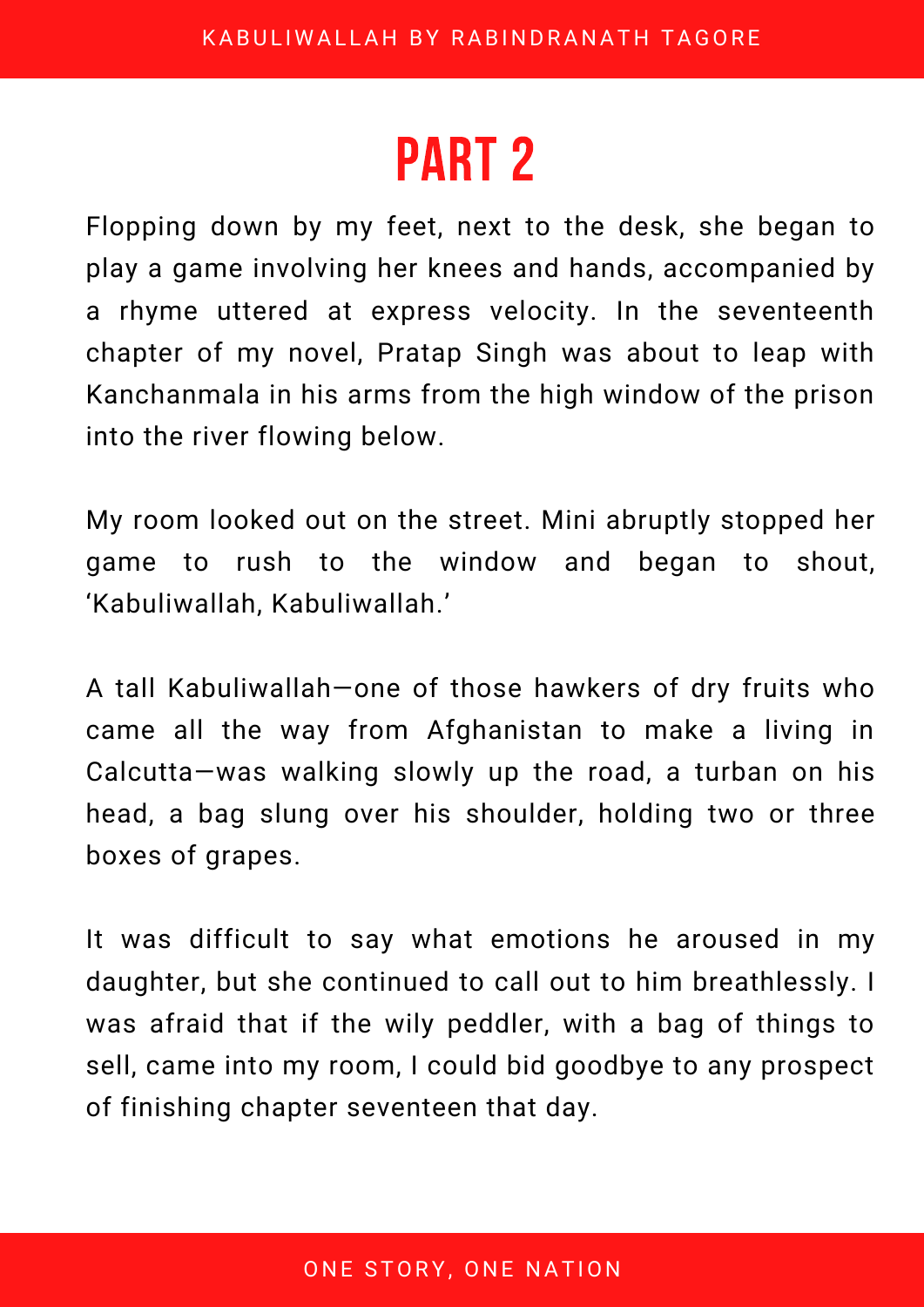The Kabuliwallah turned and smiled at Mini's shouts and began walking towards our house. Her courage gave way and she ran from the room at great speed, vanishing into the house. She was convinced that if the Kabuliwallah's bag was opened and examined it would reveal three or four children, just like her.

Meanwhile, the man himself appeared, offering me a smiling salute. Although Pratap Singh and Kanchanmala were in dire straits, I reflected that it would be discourteous to invite him into the house and buy nothing. I bought a few things and we began chatting. We exchanged notes on frontier policies involving the freedom fighter Abdur Rahman, the Russians and the English.

When he was about to leave, the Kabuliwallah finally asked, 'Where did your daughter go, Babu?' I sent for Mini in order to dispel her fears. Pressing herself to me, Mini cast suspicious glances at the Kabuliwallah and his large bag. He offered her some raisins and dry fruit, but she simply wouldn't accept them, holding my knee tightly. And there the first meeting between them ended.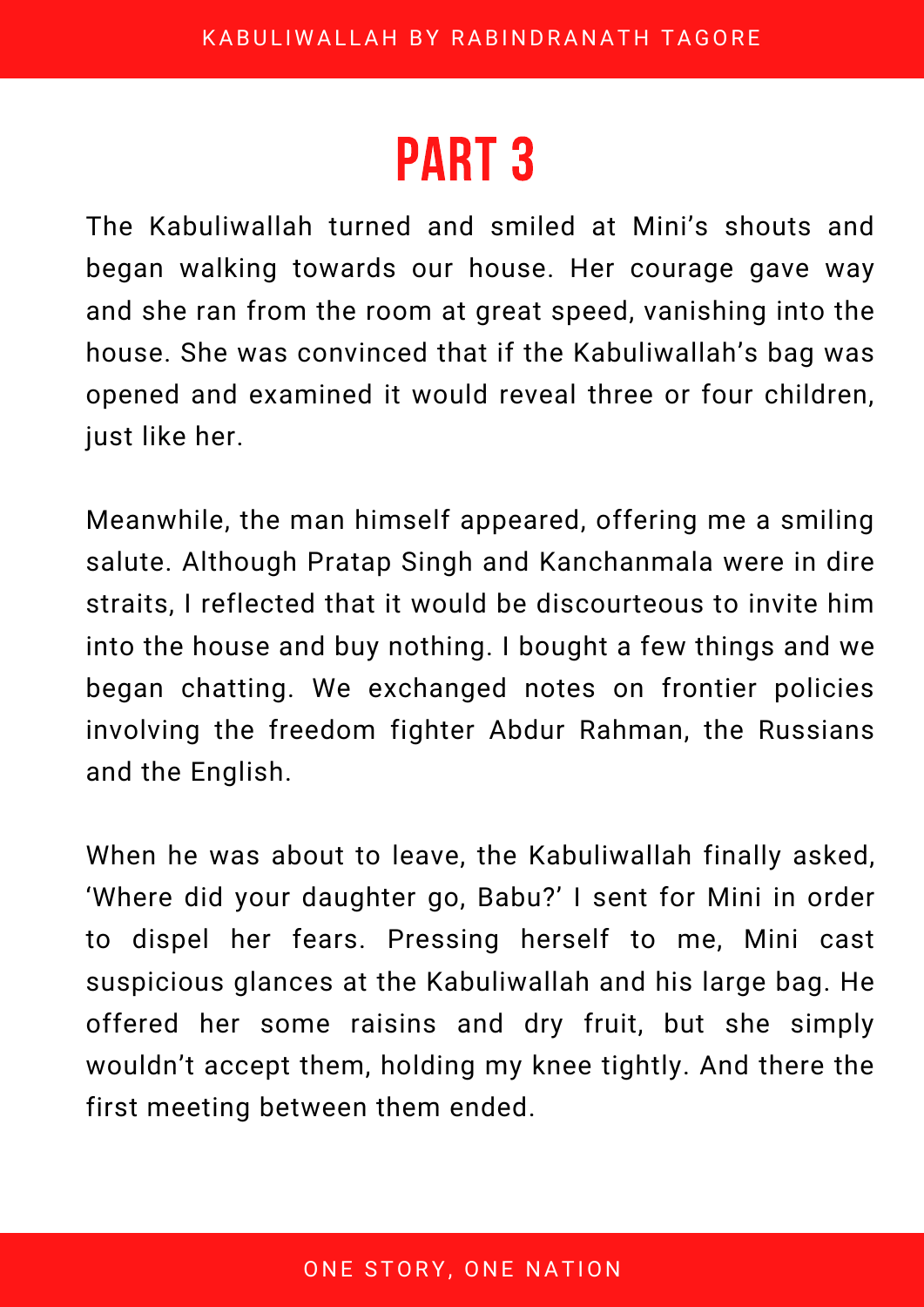A few days later, about to leave the house on an errand, I discovered my daughter seated on the bench next to the front door, chattering away to the Kabuliwallah who sat at her feet, listening smilingly, and occasionally saying something in broken Bengali.

Mini had never encountered such an attentive listener in the five years of her life besides her father. I even found nuts and raisins bundled into the aanchal of her tiny sari.'Why have you given her all this?' I asked the Kabuliwallah. 'Don't do it again.' Taking an eight-anna coin out of my pocket, I handed it to him. He accepted it without demur, putting it in his bag. I returned home to find the eight-anna coin at the heart of a hundred rupees worth of trouble.

Holding a circular, silvery object in her hand, Mini's mother was asking her daughter disapprovingly, 'Where did you get this?' 'The Kabuliwallah gave it to me,' Mini told her.'Why did you have to take it from him?' Mini's mother inquired. 'I didn't want to, he gave it on his own,' Mini said, on the verge of tears. I rescued Mini from imminent danger and took her outside. There I learnt that it wasn't as though this was only Mini's second meeting with Rahmat, the Kabuliwallah. He had been coming to see her almost every day, bribing her with almonds and raisins to conquer her tiny, greedy five-year-old heart.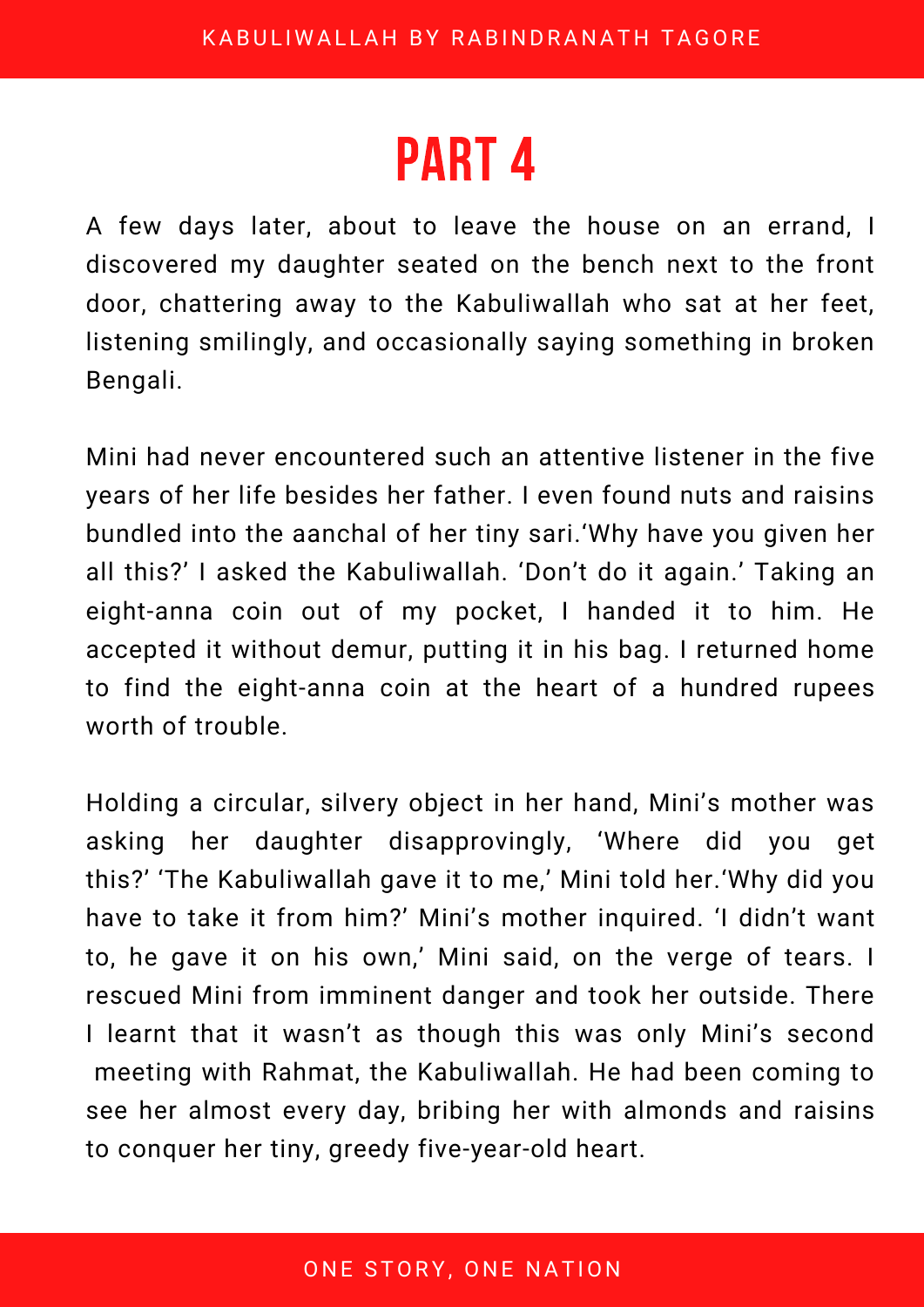I observed that the two friends had established an easy familiarity between themselves, sharing private jokes and quips. For instance, on spotting Rahmat, my daughter would ask, laughing, 'What's in that bag of yours, Kabuliwallah?' In an exaggeratedly nasal tone Rahmat would answer, also laughing, 'An elephant.'

The joke could not be termed particularly subtle, but nevertheless it kept both in splits—and the artless laughter of a middle-aged man and a child on an autumn morning brought me some joy too. They had another ritual exchange. Rahmat would tell Mini, 'Khnokhi, tomi sasurbaari kakhanu jaabena. Little girl, you must never get married and go to your father-in-law's house.'

Most girls from traditional Bengali families would be familiar with the word shoshurbaari almost from the time they were born, but because we were somewhat modern, we hadn't taught our daughter the meaning of the term. So, she did not know what to make of Rahmat's request, but because it was against her nature to be silent and unresponsive, she would fire a counterquestion. 'Will you go there?' Rahmat would brandish his enormous fist against an imaginary father-in-law, and say, 'I will kill the sasur first.' Imagining the terrible fate awaiting this unknown creature, Mini would laugh her head off.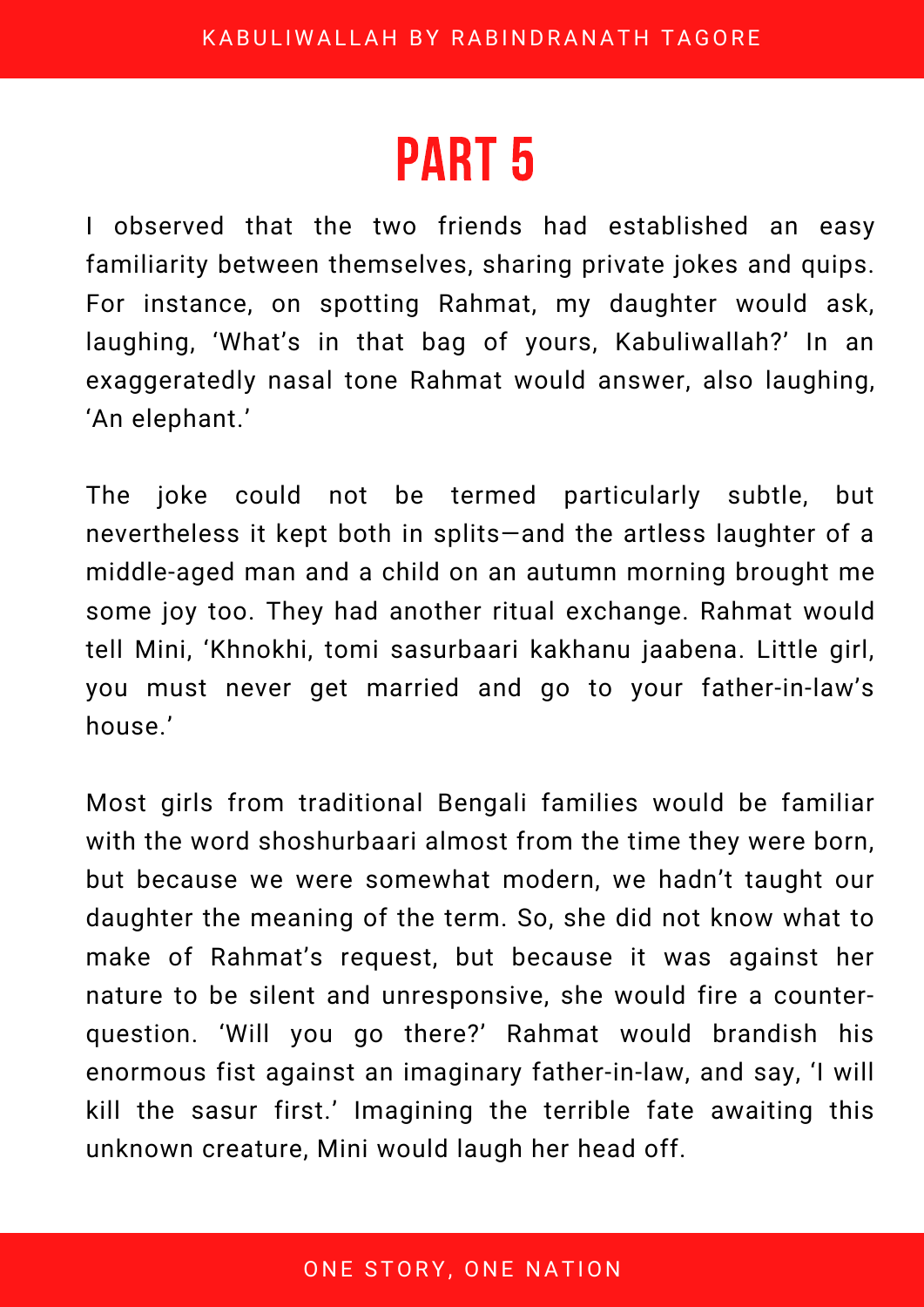It was the clear season of autumn. In ancient times, this was when kings set off to conquer other lands. I had never been anywhere outside Calcutta, but precisely for that reason my mind wandered all over the world. In the quiet corner of my room, I was like an eternal traveller, pining for places around the globe.

My heart began to race as soon as another country was mentioned, the sight of a foreigner conjured up a vision of a cottage amidst rivers and mountains and forests, and thoughts of a joyful, free way of life captured my imagination. But I was so retiring by nature that the very notion of abandoning my corner and stepping out into the world made me have visions of the sky crashing down on my head.That was why my conversations with this man from Kabul, this Kabuliwallah, every morning by the desk in my tiny room served the purpose of travel for me.

Rugged and inaccessible, the scorched, red-hued mountain ranges rose high on either side of the road, a laden caravan of camels winding along the narrow trail between them; turbanned traders and travellers, some of them on the backs of camels, some on foot, some with spears, others with old-fashioned flint guns...with a voice like the rumbling of clouds, the Kabuliwallah would recount tales from his homeland in broken Bengali, and these images would float past my eyes.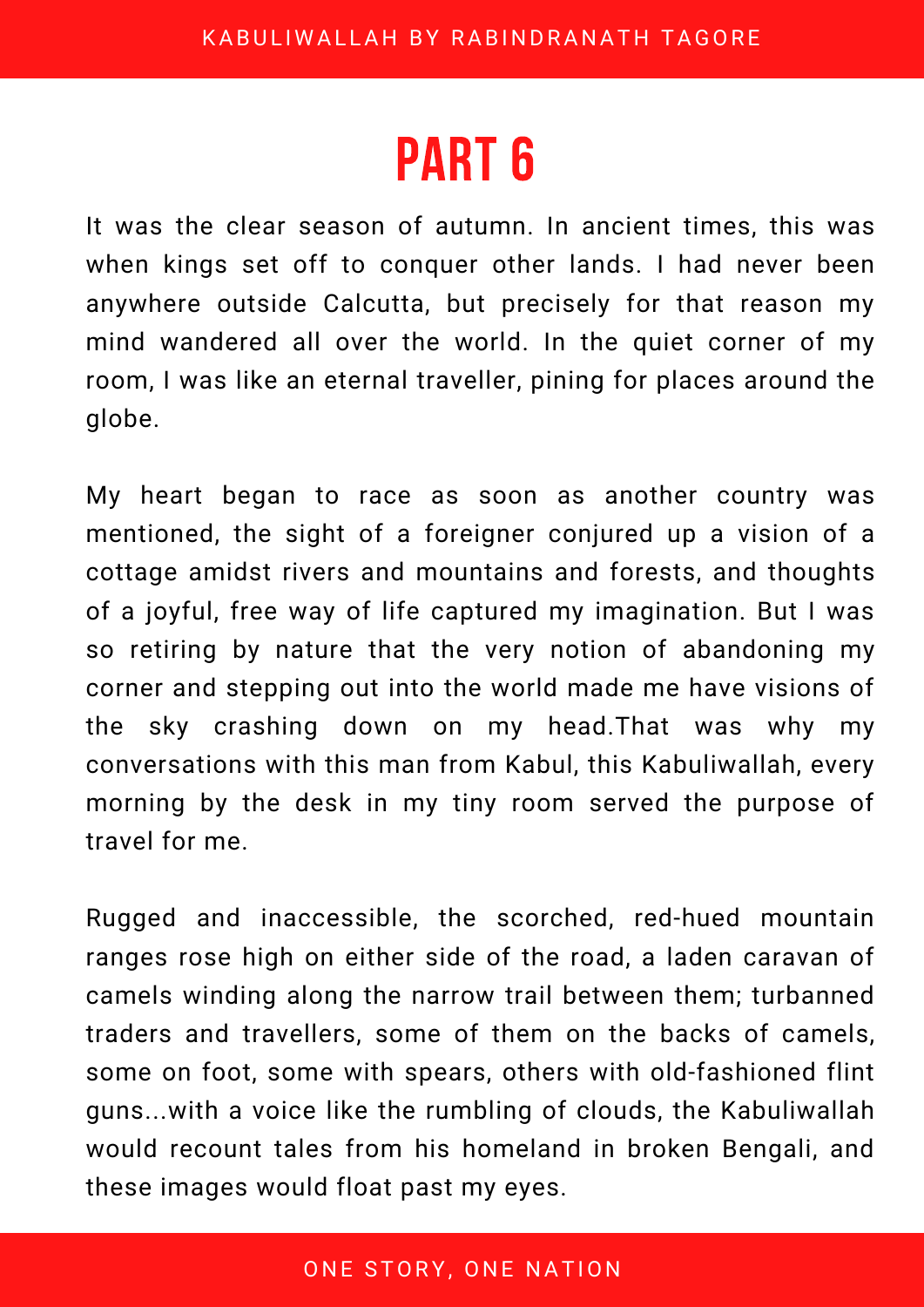Mini's mother was perpetually jumpy, her mind alive with imaginary fears.The slightest noise on the streets would lead her to believe that all the inebriated individuals in the world were rushing towards our house, bent on making mischief.

Despite all the years (not too many actually) she had lived on earth, she had still not rid herself of the conviction that the universe was populated only by thieves and robbers and drunkards and snakes and tigers and malaria and earthworms and cockroaches and white men all intent on striking terror into her heart. She was not entirely free of doubt about Rahmat, the Kabuliwallah, requesting me repeatedly to keep an eye on him. When I attempted to laugh away her suspicions, she would ask me probing questions.

'Aren't children ever kidnapped? Don't they have slaves in Afghanistan? Is it entirely impossible for a gigantic Kabuliwallah to kidnap a small child?' I had to acknowledge that it was not entirely impossible but unlikely.The capacity for trust was not the same in everyone, which was why my wife remained suspicious of the Kabuliwallah. But I could not stop Rahmat from visiting our house for no fault of his.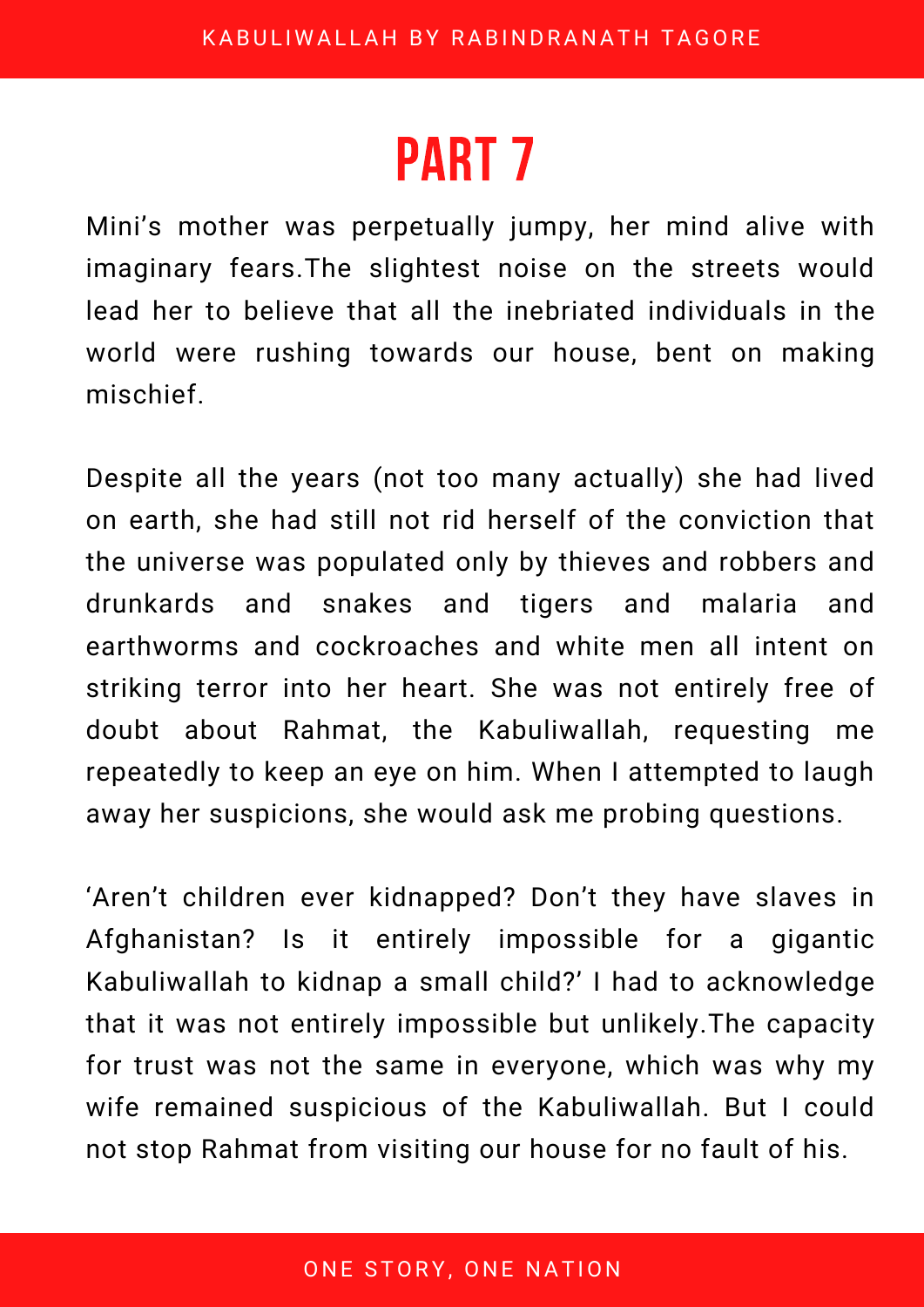Rahmat usually went home around the end of January every year. He would be very busy collecting his dues at this time. He had to go from house to house, but still he made it a point to visit Mini once a day.

There did seem to be a conspiracy between them. If he could not visit in the morning, he made his way to our house in the evening. It was true that I experienced a sudden surge of fear at the sight of the large man in his loose shalwar and kurta, standing in a dark corner of the room with his bags.

But when a laughing Mini ran up to him, saying, 'Kabuliwallah, Kabuliwallah,' and the simple banter of old was resumed between the two friends of unequal age, my heart was filled with delight once more.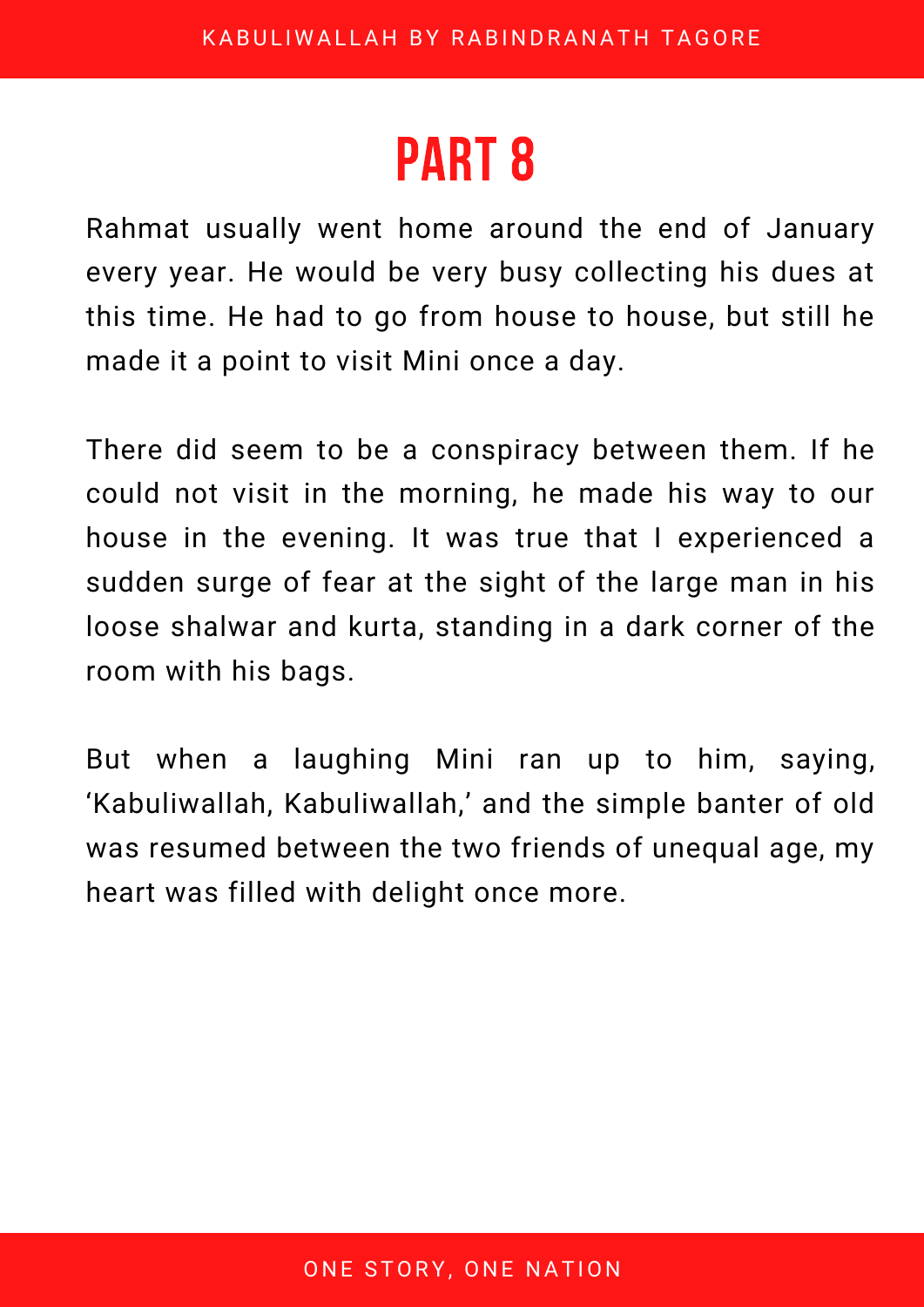I was correcting proofs one day in my tiny room. The cold had grown sharper; as winter was about to bid farewell, there was a severe chill. The morning sunshine filtering through the window warmed my feet; it was a most pleasant sensation.

It was about eight o'clock—most of those who had ventured out for their morning constitutionals, their heads and throats wrapped in mufflers, were already back home. Suddenly, there was an uproar in the street. Looking out of the window I saw two policemen frogmarching our Rahmat, bound with ropes, up the road, followed by a group of curious urchins.

Rahmat's clothes were bloodstained, and one of the policemen held a dagger dripping with blood. Going out, I stopped the policemen to inquire what the matter was.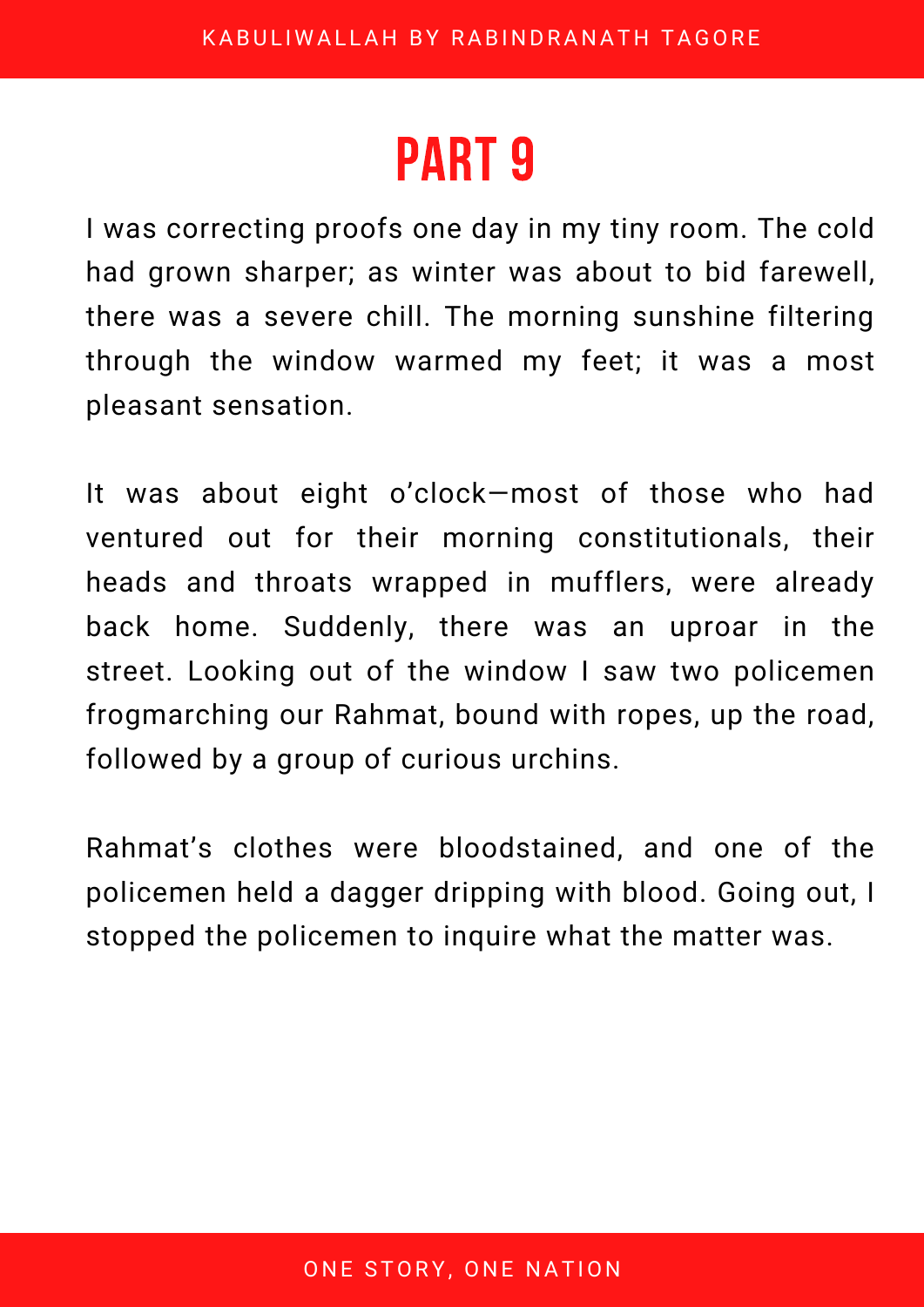The story was related partly by a policeman and partly by Rahmat himself. One of our neighbours owed Rahmat some money for a shawl from Rampur.

When he disclaimed the debt, a fight broke out, in the course of which Rahmat had stabbed him with his dagger. The Kabuliwallah was showering insults on the liar when Mini emerged from the house, calling out, 'Kabuliwallah, Kabuliwallah.'

Rahmat's expression changed in an instant to a cheerful smile. Since there was no bag slung from his shoulder today, they could not have their usual discussion about its magical contents. Mini asked him directly, 'Will you go to your father-in-law's house?' 'That's exactly where I am going,' Rahmat smiled back at her.

When he saw Mini wasn't amused, he showed her his arms bound with rope. 'I would have killed the sasur, but my hands are tied.'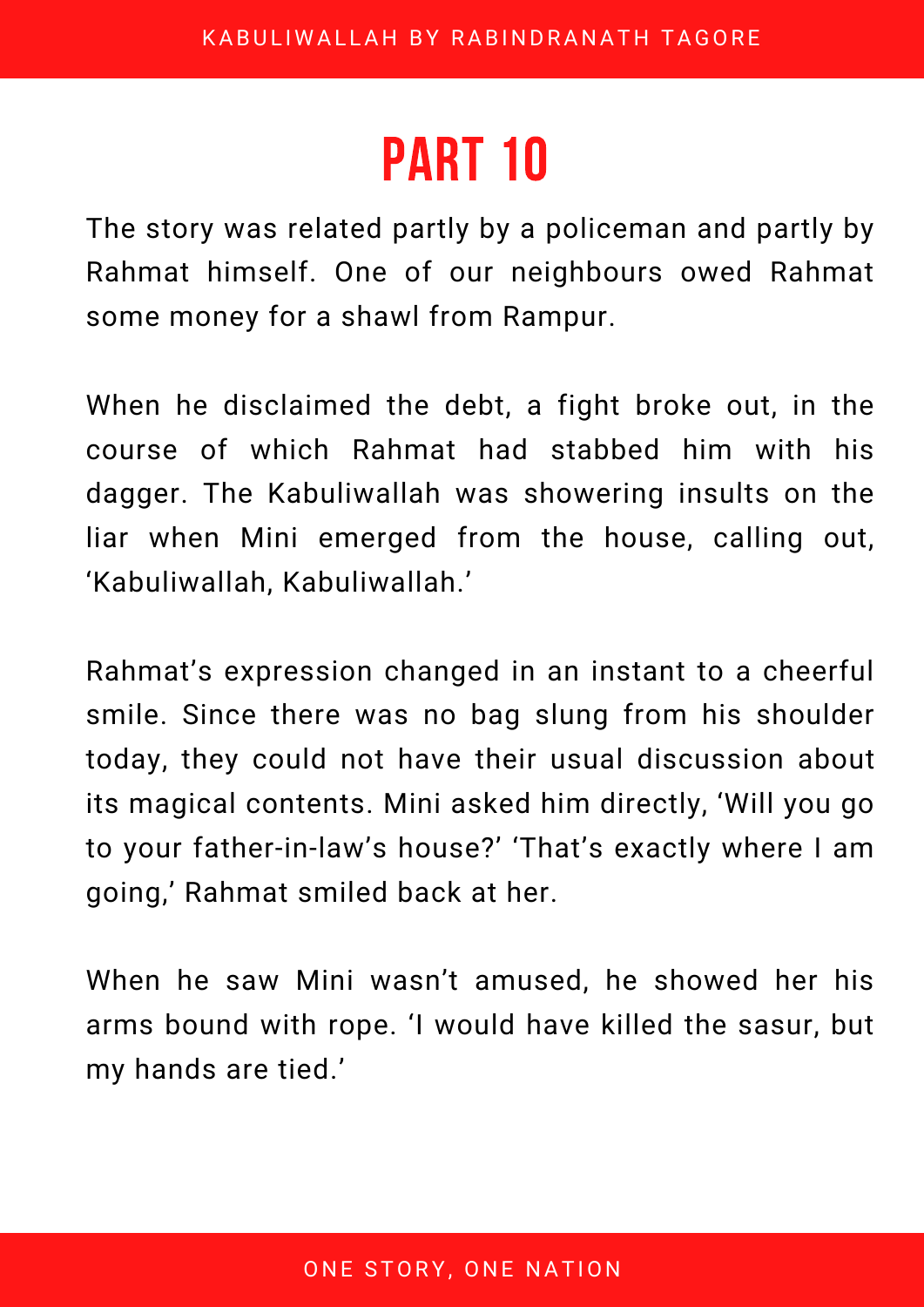Rahmat was in jail for several years for causing grievous bodily harm. We forgot him, more or less. Going about our everyday routines it didn't even occur to us how difficult it must be for a man used to roaming free in the mountains to cope with years of imprisonment.

Even Mini's father had to accept that his fickle-hearted daughter's behaviour was truly shameful.

She effortlessly forgot her old friend, and struck up a new friendship with Nabi, who groomed horses. Then, as she grew older, male friends were replaced by girls her age. Now, we seldom saw each other anymore. Many years passed. Another autumn arrived.

My Mini's wedding had been arranged. She would be married during the Durga Puja holidays. Along with the goddess from Kailash, the joy of my house would also depart for her husband's home, robbing her father's house of its light.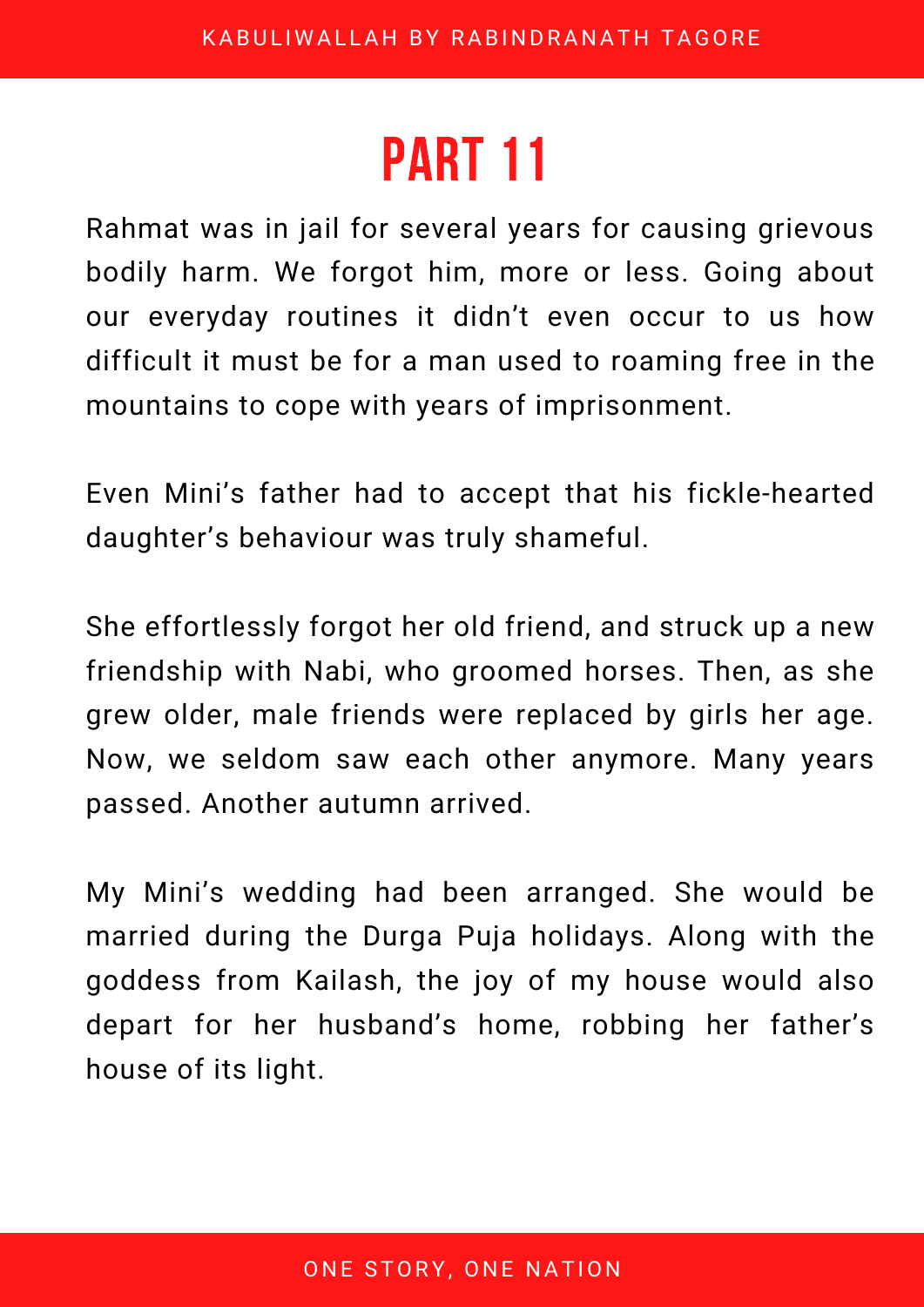A beautiful morning had dawned. After the monsoon, the freshly- rinsed autumn sunlight had taken on the colour of pure, molten gold. Its glow washed over the crumbling houses of exposed brick in the neighbourhood, making them exquisitely beautiful.

The shehnai had begun playing in my house before the night had ended. Its notes were like the sound of my heart weeping. The plaintive melody of Bhairavi was spreading the imminent pain of parting all over the world. My Mini was to be married today.

There had been a great to-do since the morning, with crowds of people going in and out of the house. In the courtyard a marquee was being set up with bamboo posts; the clinking of chandeliers being hung up in the rooms and the veranda could be heard. It was very noisy. I was going over the accounts in my room when Rahmat appeared and saluted me.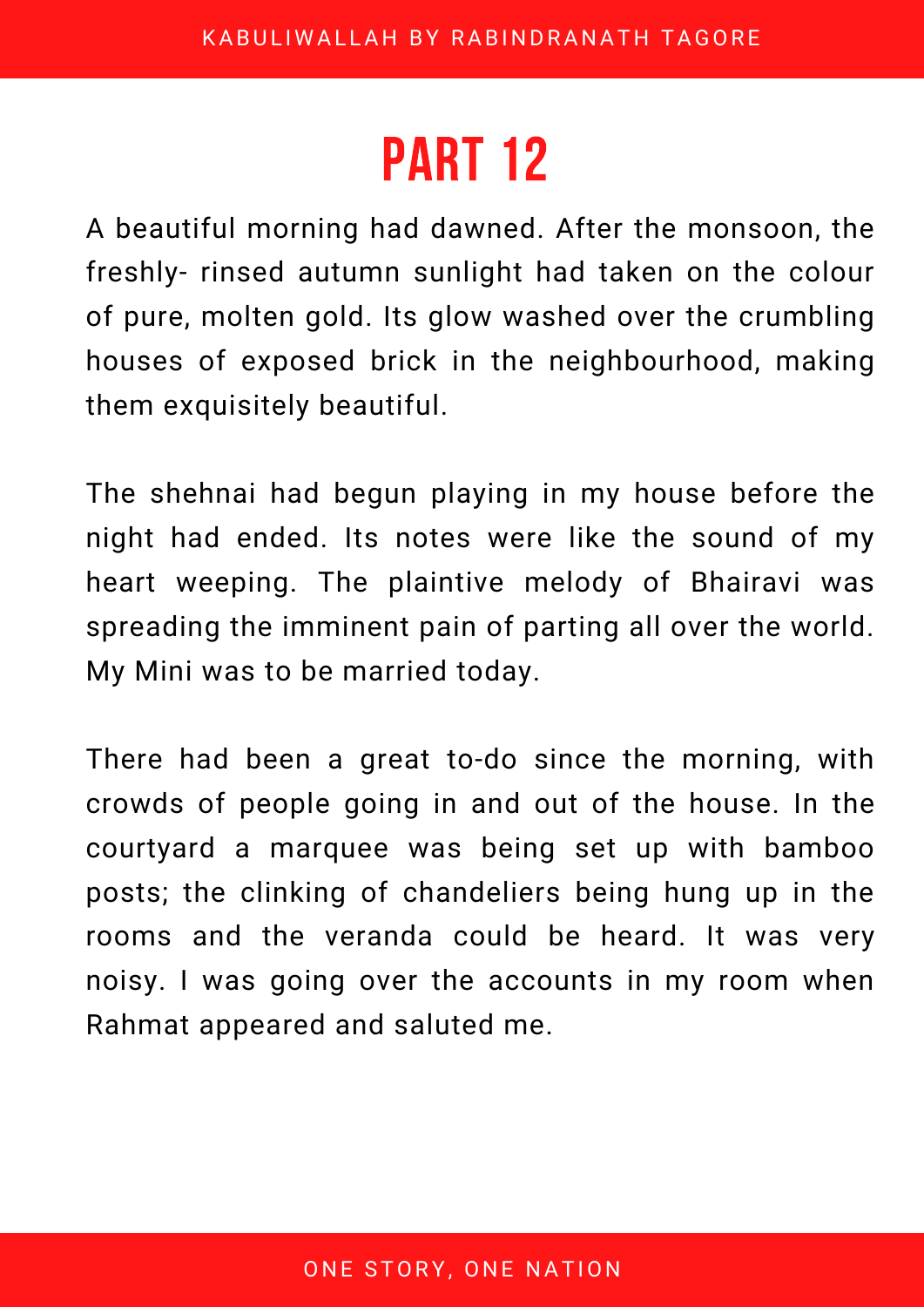I did not recognize him at first. He had neither his bags nor his long hair—his body was not as strapping as it once used to be. It was his smile that eventually told me who he was. 'Why, it's Rahmat, ' I said. 'When did you get back?'

'I was released from jail yesterday evening, ' he answered.His reply made me uncomfortable. Until now, I had never seen a murderer in the flesh, his presence here made me shrink back. On this auspicious day, I wished he would go away.

I told him, 'There's something important going on at home, I am busy.You'd better go today.' At this he made ready to leave at once, but when he had reached the door, he said hesitantly, 'Can't I meet Khnokhi?'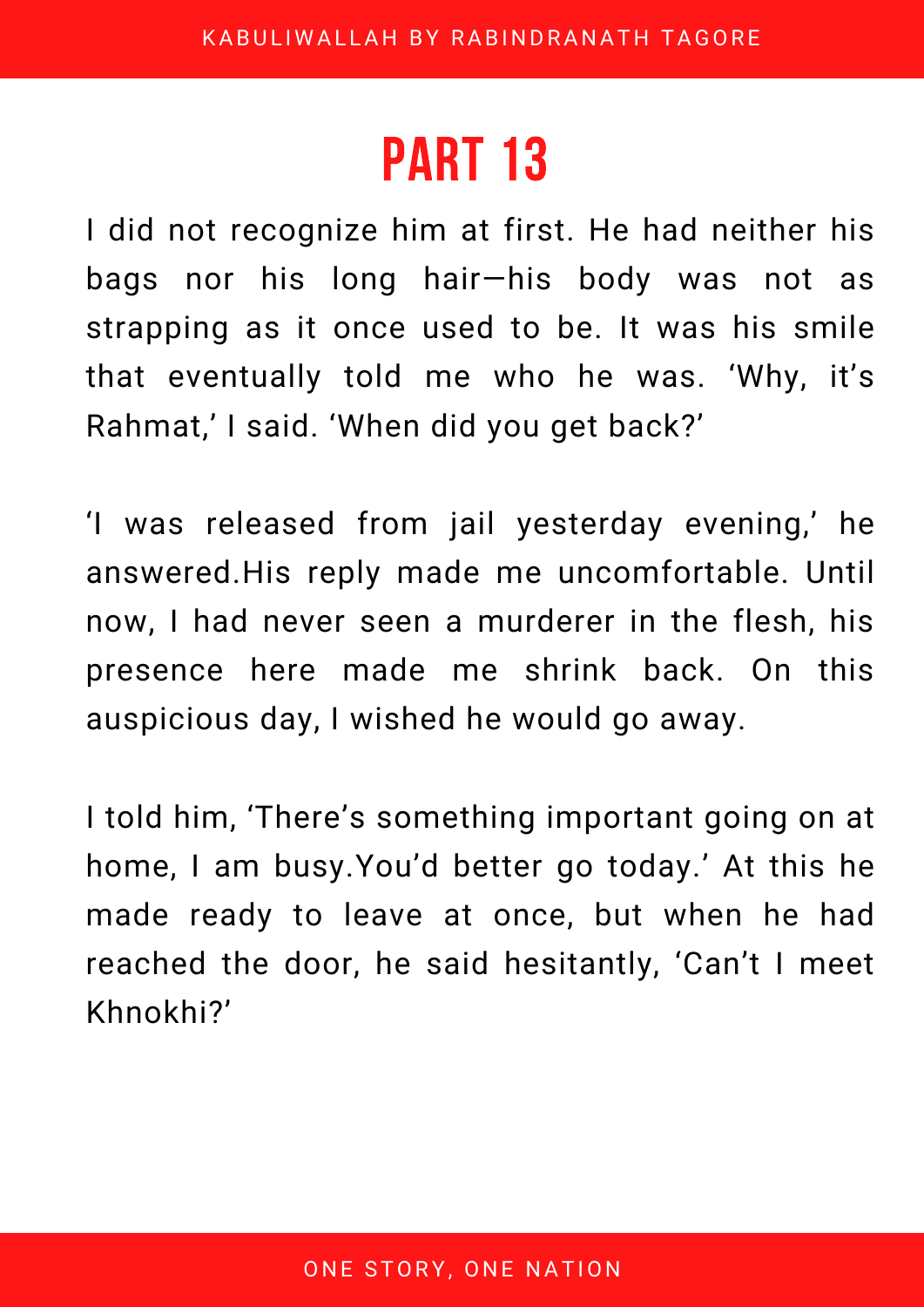He probably thought that Mini had not changed. Perhaps he expected her to come running up as before, chanting, 'Kabuliwallah, Kabuliwallah, ' as she always had.

To honour the old friendship he had even gone to the trouble of collecting a box of grapes and some nuts and raisins wrapped in paper from a fellow Afghan as he no longer had his own sack of goods to sell 'There are some ceremonies at home today, ' I told him, 'meeting Mini is impossible.'

He looked very disappointed. He looked at me wordlessly for a few moments, then said, 'Salaam, Babu, ' and left. No sooner had he left than I felt bad and was considering calling him back when I found him returning of his own accord. Coming up to me, he said, 'I have some grapes and nuts and raisins for Khnokhi, please give them to her.'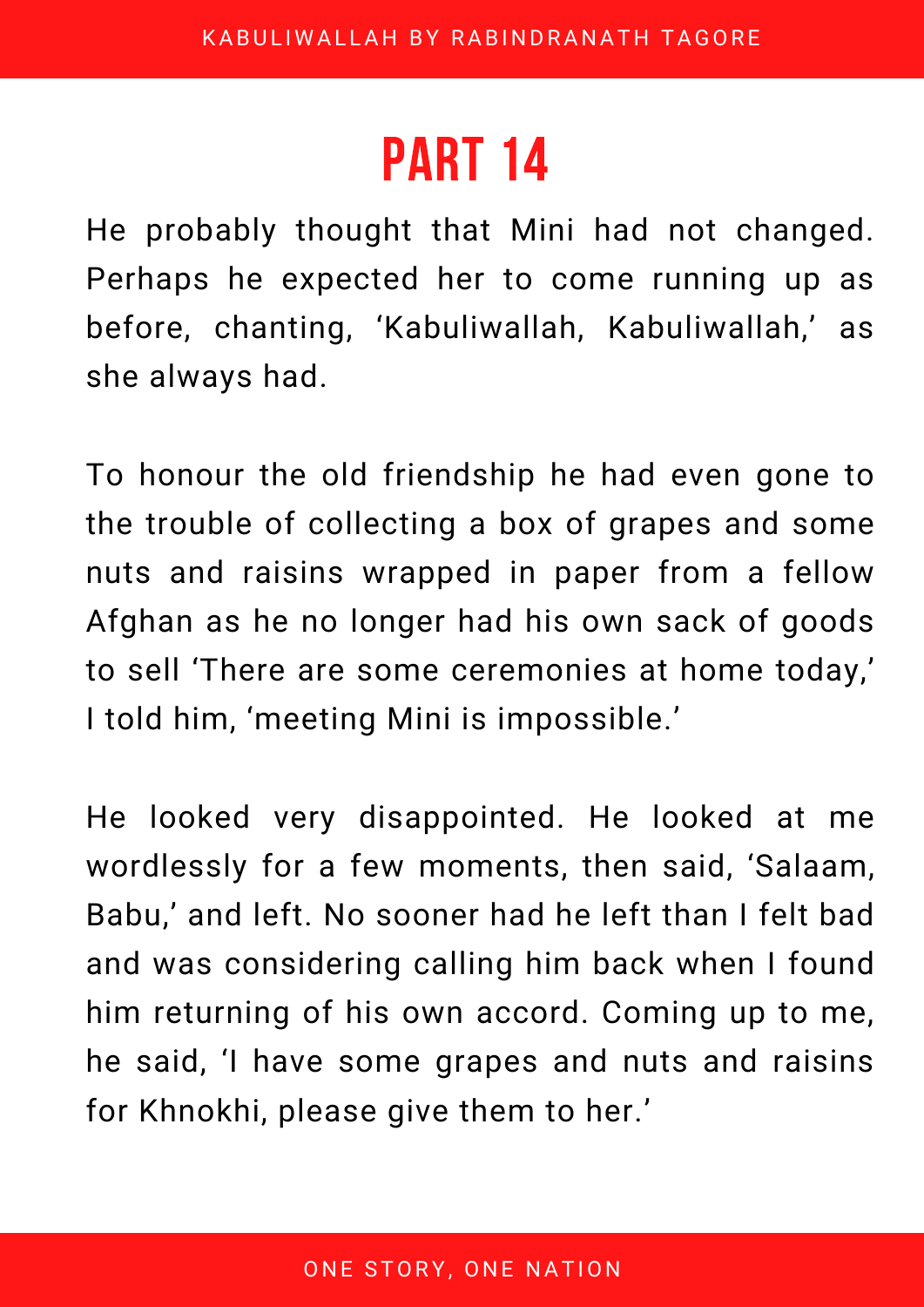As I was about to pay for them, he caught hold of my hand firmly and said, 'Please don't pay me.

You have always been so kind, I will never forget your kindness... 'I have a daughter back home just like yours, Babu.

It was thinking of her that I brought some fruit for Khnokhi, this isn't business.' Putting his hand inside his long, loose shalwar, he pulled out a dirty piece of paper. Unfolding it carefully, he spread it out on my desk for me. It had the print of a tiny pair of hands.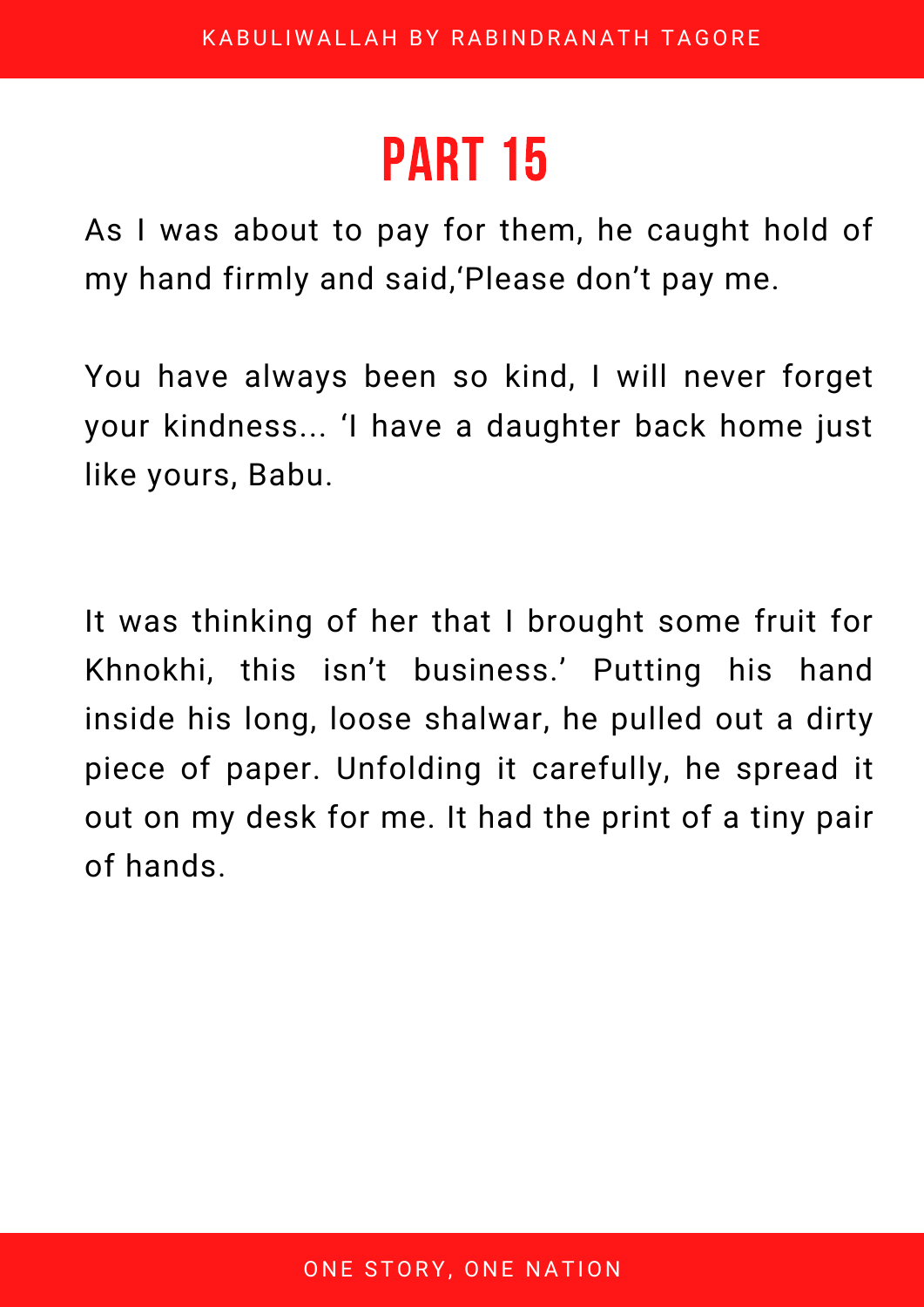Not a photograph, not an oil painting, just some lampblack smeared on the palms to make a print on paper.

Rahmat travelled to Calcutta's streets every year to sell his dry fruits, holding this remembrance of his daughter close to his breast—as though the touch of those tiny tender hands comforted the heart inside his broad chest, a heart wracked by the pain of separation.

Tears sprang to my eyes. I forgot that he was a seller of dry fruits from Kabul and I, a member of a Bengali Brahmin family. I realized that he was a father, just as I was. The handprint of his little Parbati from his home in the mountains reminded me of Mini. I sent for my daughter at once. They raised objections in the ladies' chambers, but I paid no attention. Mini appeared shyly in my room, dressed as a bride in her red wedding garb.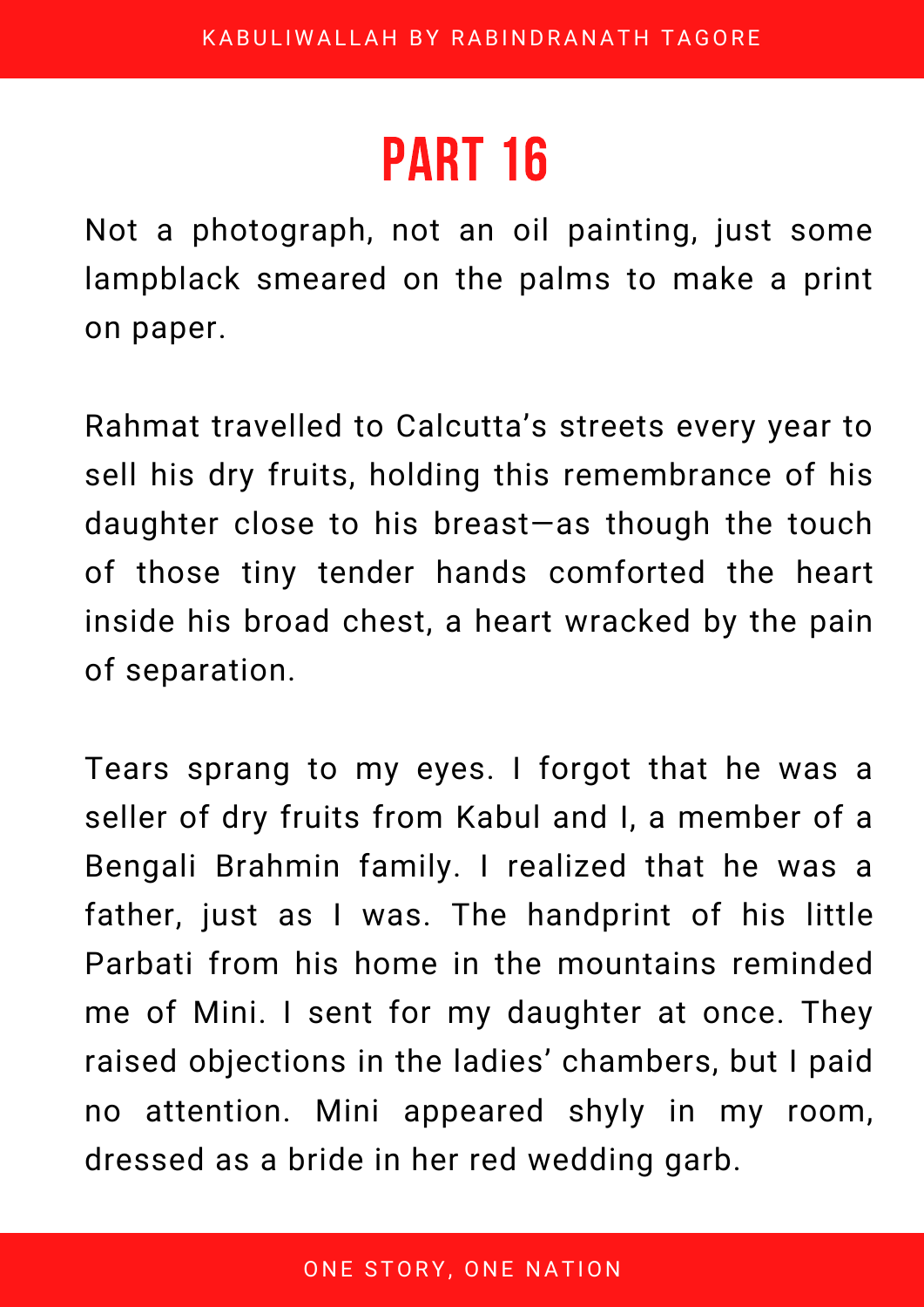The Kabuliwallah was taken aback when he saw her. Unable to revive their old banter, he said nothing for a while. Finally, he said with a smile, 'Khnokhi, tomi sasurbaari jaabis?' Mini knew now what the words meant, she could not respond as before.

Blushing at Rahmat's question, she stood with her face averted. I remembered the day Mini and the Kabuliwallah had met for the first time, and felt a twinge of sadness.

After Mini left, Rahmat slumped to the floor with a sigh. He had suddenly realized that his own daughter must have grown up and that he would have to get to know her all over again—she would no longer be the way he remembered her.